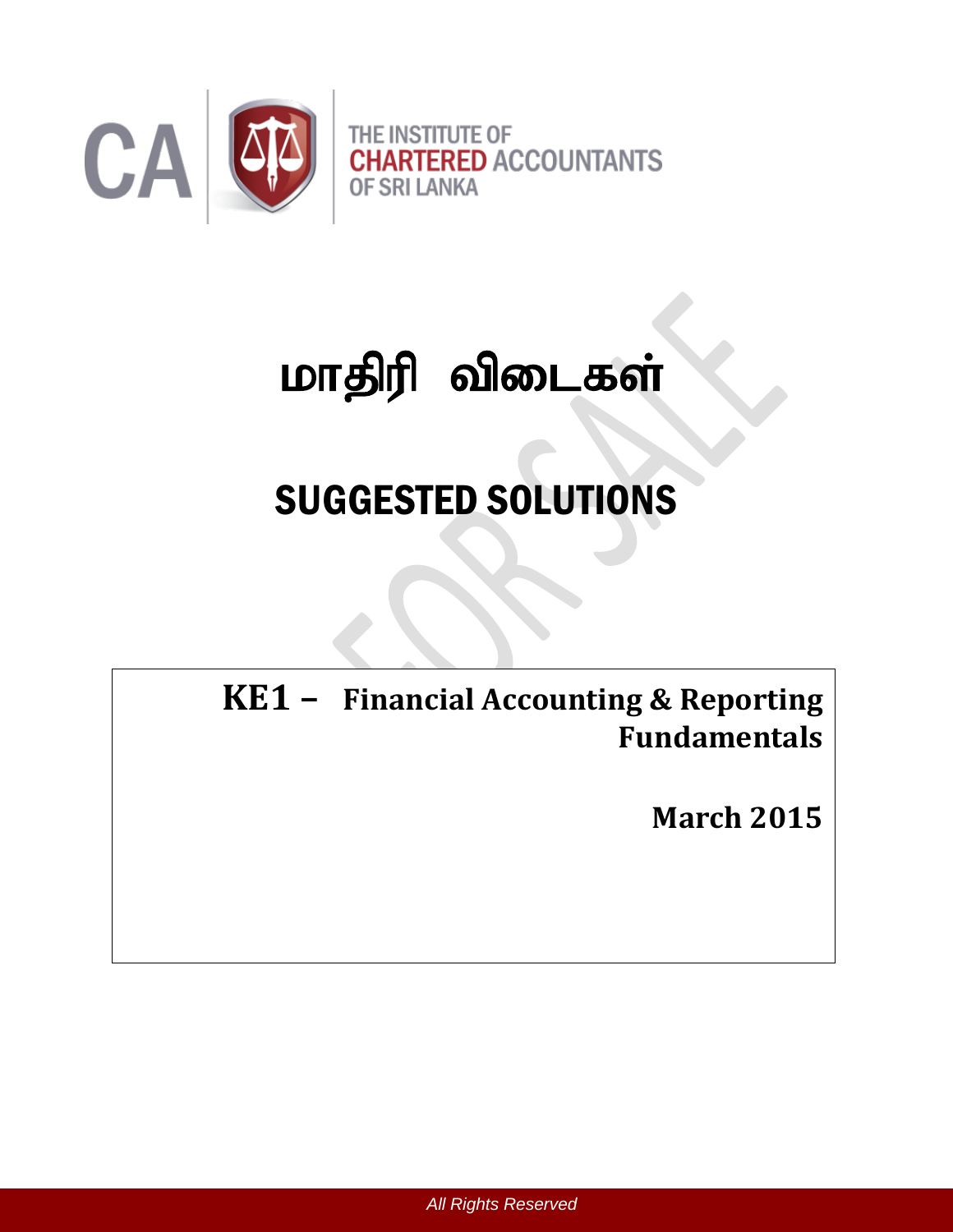# **1(a)**

#### 1.1.

கற்கை வெளிப்பாடு:  $(1,1,1)$  வியாபார அமைப்புக்களின் ஆளுகைக் கட்டமைப்பை இனங்காணல். சரியான விடை:  $D$ 

#### 1.2

கற்கை வெளிப்பா $f<sub>B</sub>$ :  $(1.2.6)$ நிதிக்கூற்றுக்களின் / நிதித் தகவல்களின் தரரீதியான குணவியல்புகளை விபரித்தல். சரியான விடை:  $D$ 

#### 1.3

கற்கை வெளிப்பாடு:  $(1.2.6)$  நிதிக்கூற்றுக்களின் / நிதித் தகவல்களின் தரரீதியான குணவியல்புகளை விபரித்தல்.

சரியான விடை:  $D$ 

#### 1.4

கற்கை வெளிப்பா $(6: (1.2.3))$ நிதிக்கூற்றுக்களின் மூலகங்களை நிரற்படுத்தல். சரியான விடை:  $B$ 

#### 1.5

கற்கை வெளிப்பா $(f)$ :  $(1.2.9)$ அட்டுறு அடிப்படை மற்றும் காசு அடிப்படை கணக்கீட்டின் அடிப்படைகளை விபரித்தல். சரியான விடை:  $C$ 

1.6

```
கற்கை வெளிப்பா(f): (2.7.1)வங்கிக் கணக்கிணக்கக்கூற்றின் நோக்கம் மற்றும் தேவையை கூறுதல்.
சரியான விடை: C
```
#### 1.7

கற்கை வெளிப்பா $f$  :  $(2.2.2)$ கணக்கீட்டின் இரட்டைத் தன்மை மற்றும் கணக்கீட்டுச் சமன்பாட்டினை தொடர்புபடுத்துதல். சரியான விடை:  $C$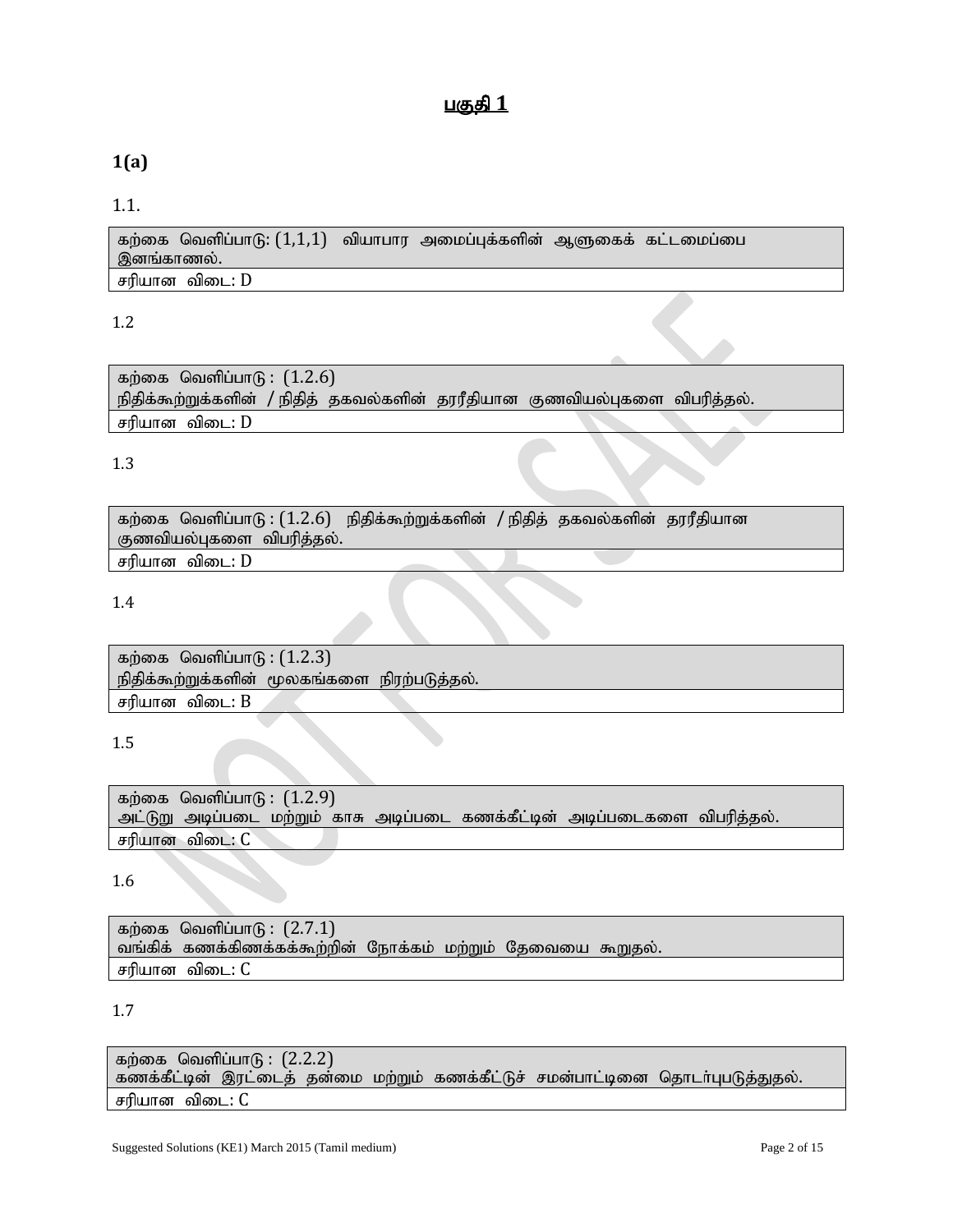கற்கை வெளிப்பா $(f)$ :  $(3.6.2)$ அடிப்படை கணக்கீட்டு விகிதங்களை (இலாபத்திறன் விகிதங்கள், திரவநிலை விகிதங்கள், நெம்பு விகிதங்கள் - முதலீட்டாளர் விகிதங்கள் நீங்கலாக) கணித்தல். சரியான விடை:  $B$ 

#### 1.9

கற்கை வெளிப்பா $(6: (2.1.3))$  $\mu$ தன்மைக் கணக்கேடுகளை இனங்காணல். சரியான விடை:  $D$ 

#### 1.10

கற்கை வெளிப்பா $f<sub>B</sub>$ :  $(2.5.2)$ .<br>வழுக்களை திருத்துவதற்கான நாளேட்டுப் பதிவுகளை தயாரித்தல். சரியான விடை:  $C$ 

ஒவ்வொரு வினாவுக்கும் 2 புள்ளிகள் வீதம். மொத்தம் 20 புள்ளிகள்.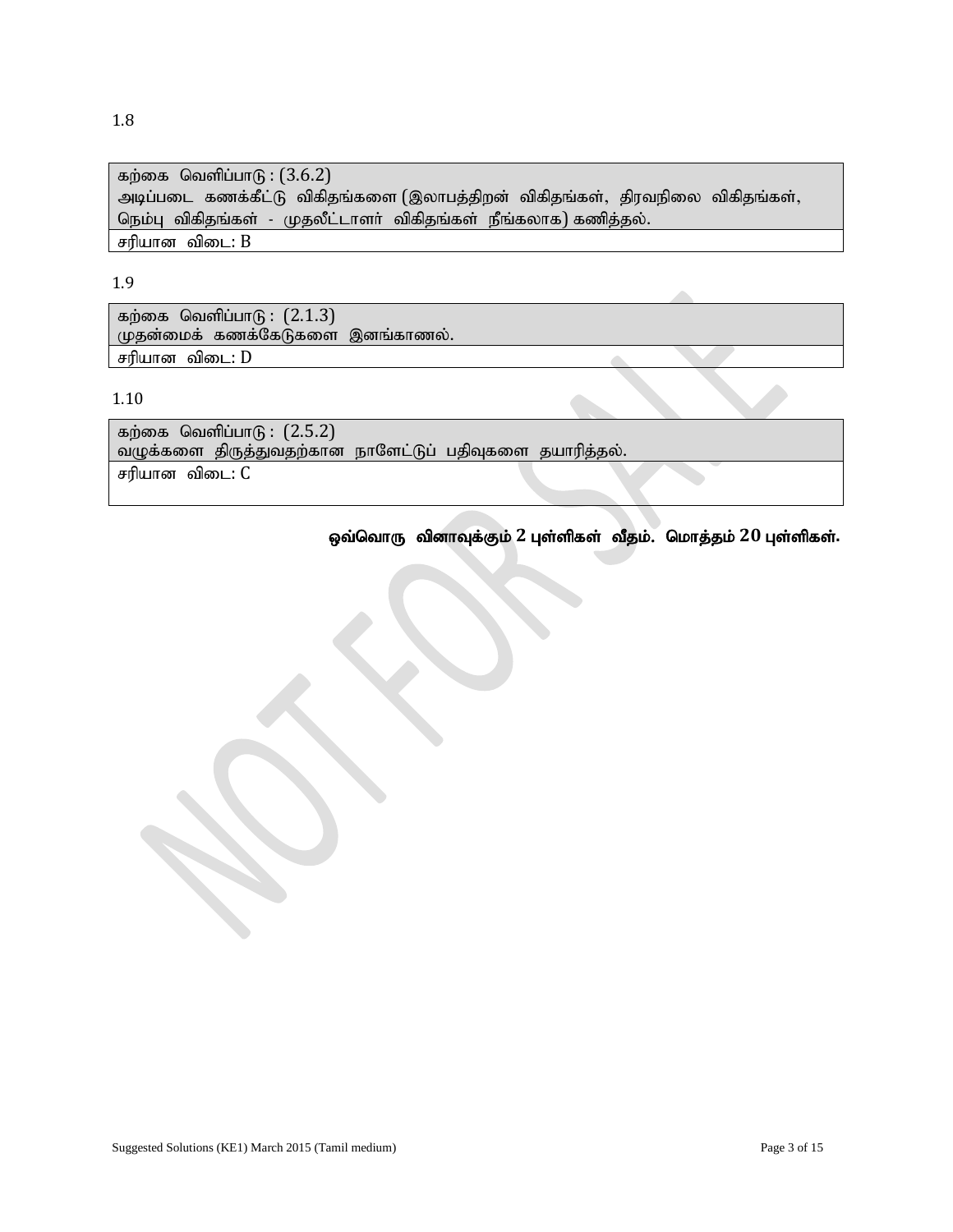#### **1(b)**

1.11

கற்கை வெளிப்பாடு :  $(1.1.4)$  - வியாபார அமைப்பொன்றின் நாட்டதாரர்கள் மற்றும் அவர்களின் தகவற் தேவைப்பாடுகளை இனங்காணல்.

# பொருத்தமான விடை எதுவும்

பங்குதாரர்கள்- செல்வத்தை உச்சப்படுத்தல்,

வங்கியாளா் - கடன்களை மீளச் செலுத்தும் இயலுமை வாடிக்கையாளர் – சந்தையில் பொருட்கள் / சேவைகள் கிடைக்கப்பெறுதல்

வழங்குனர்கள் – மீள்செலுத்தும் இயலுமை மற்றும் தொடர்ச்சியாக பொருட்களை வழங்குதல்

# 1.12

கற்கை வெளிப்பாடு :  $(1.1.5)$  – நிதிக் கணக்கியல் மற்றும் முகாமைக் கணக்கியல் இரண்டிற்கும் இடையிலான வேறுபாடுகளை கூறுதல். A- உண்மையானது B- உண்மையானது 1.  $\epsilon$ மன்று வெளிவாரி பயன்பாட்டாளர்கள்: பங்குகாார்கள், வங்கியாளர்கள், ஒழுங்குபடுத்தல் அதிகார அமைப்புக்கள் வரியீட்டு அதிகார அமைப்புக்கள். 2. முகாமையாளர்கள்

## 1.13

கற்கை வெளிப்பாடு : ( $4.1.3$ ) – சொத்துக்கள், பரிப்புக்களை நடைமுறைசார்ந்தவை மற்றும் நடைமுறை சாராதவையாக வகைப்படுத்த பயன்படும் பிரமாணங்களை விபரித்தல்.

பரிப்பொன்று நடைமுறைப் பரிப்பாக வகைப்படுத்தப்படும் சந்தா்ப்பங்கள்:

- உரிமத்தின் வழமையான தொழிற்பாட்டுச் சுற்றின்போது தீர்க்கப்படுபவை.
- அறிக்கையிடற் திகதியிலிருந்து  $12$  மாதங்களுக்குள் தீர்க்கப்படவேண்டியவை.
- அடிப்படையில் வியாபார நோக்கக்கிற்காக வைக்கிருக்கப்படுபவை.

# 1.14

கற்கை வெளிப்பாடு :  $(4.6.4)$  – கணக்கீட்டுக் கொள்கையில் மாற்றங்கள் ஏற்றுக்கொள்ளப்படும் சந்தர்ப்பங்களை இனங்காணல்.

கீழ்வரும் சந்தா்ப்பங்களில் மாத்திரம் கணக்கீட்டுக் கொள்கை மாற்றம் ஏற்றுக்கொள்ளப்படும்<del>.</del> 1. மாற்றம் LKAS/SLFRS இனால் தேவைப்படுத்தப்பட்டு இருந்தால்

2. khw;wk; kpfTk; ek;gfukhd> njhlh;Gila jfty;fis toq;Fk; tifapy; epjpf ; கூற்றுக்களில் நிகழ்வுகள் மற்றும் ஊடுசெயல்களின் மிகப்பொருத்தமான முன்னிலைப் படுத்தலை விளைவிப்பின்.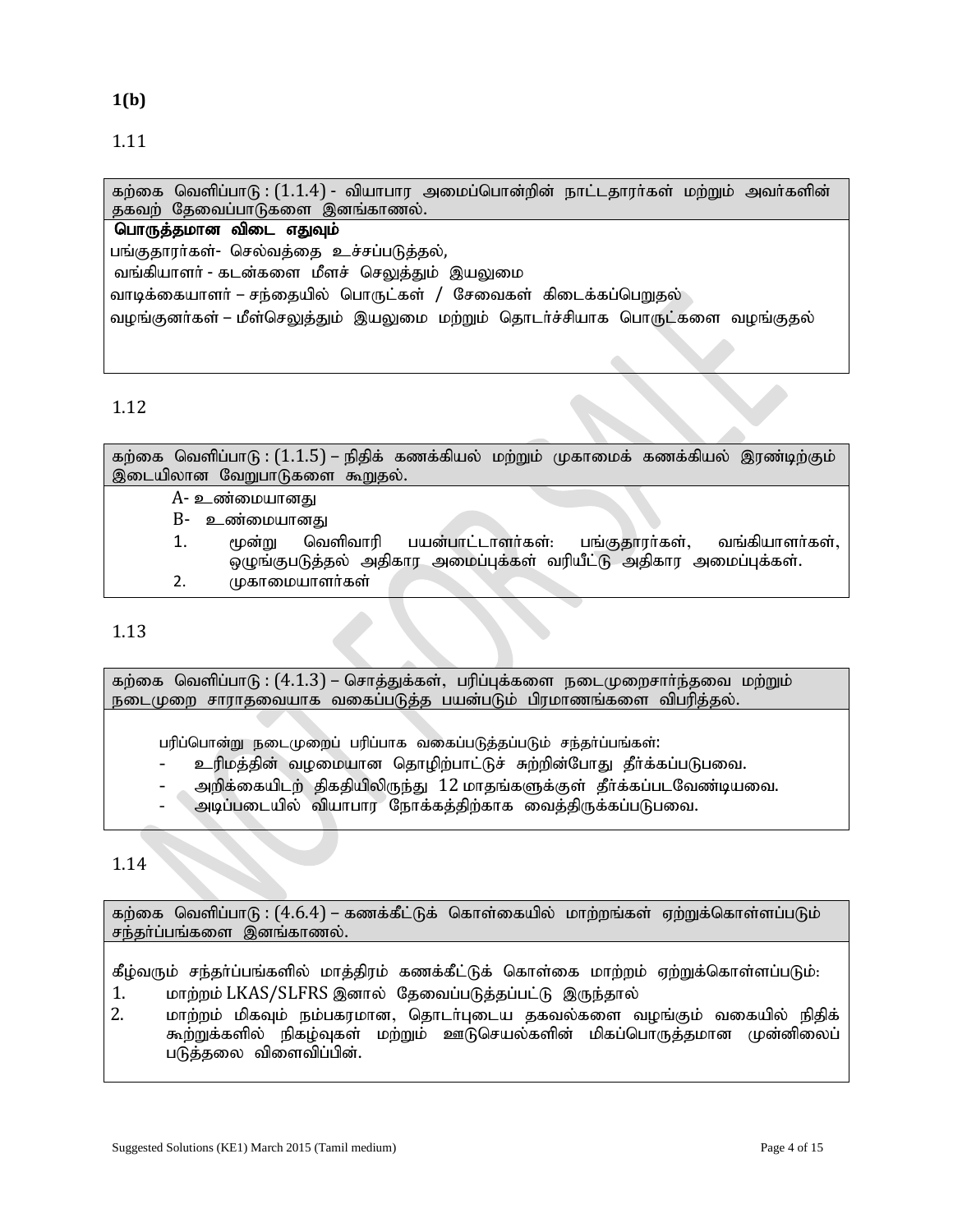| கற்கை வெளிப்பாடு : (2.3.3) – பேரேட்டுக் கணக்குகளை தயாரித்தல் |                     |                |        |  |  |  |  |
|--------------------------------------------------------------|---------------------|----------------|--------|--|--|--|--|
| மின்சார செலவுக் கணக்கு                                       |                     |                |        |  |  |  |  |
|                                                              | வாவ                 |                | செலவு  |  |  |  |  |
| மீதி C/F                                                     | 150,000             | அட்டுறு செலவு  | 12,000 |  |  |  |  |
| அட்டுறு செலவு                                                | 23,000              | நீர்க் கட்டணம் | 5,000  |  |  |  |  |
|                                                              |                     | தொங்கற் கணக்கு | 16,000 |  |  |  |  |
|                                                              | 140,000<br>மீதி C/D |                |        |  |  |  |  |
| 173,000<br>173,000                                           |                     |                |        |  |  |  |  |
| மீதி B/F                                                     | 140,000             |                |        |  |  |  |  |

#### 1.16

#### கற்கை வெளிப்பாடு:  $(4.7.2)$  – செம்மையாக்க, செம்மையாக்காத நிகழ்வுகளை விபரித்தல்.

2014 ஏப்ரல் 15ந் திகதி ஏற்பட்ட அழிவு <u>அறிக்கையிடற் திகதியில் இருந்த நிலைமையை</u> <u>பாதிக்கவில்லை</u>. எனவே இது <u>செம்மையாக்க நிகழ்வு அல்ல</u>. ஆனால், நிதிக்கூற்றுக்களில் இது வெளிக்காட்டப்பட வேண்டும்.

## 1.17

கற்கை வெளிப்பாடு :  $(4.3.1)$  – பொருட்களின் விற்னை மற்றும் சேவைகள் வழங்கலில் இருந்து வருமானத்தினை ஏற்பிசைவு செய்யப்படுவதற்கு திருப்தி செய்யப்படவேண்டிய பிரமாணங்களை விபரித்தல்.

- **i.** Mk;**-** nfhs;tdthsupd ; ,lh; kw;Wk; Nfhupf;iff;F ,zq;f nghUs; gpd ;dh; சேகரிக்கப்பட்ட போகிலும் பணம் செலுக்கப்பட்டு உள்ளபடியால் வருமானம் உழகைகப்பட்டுள்ளது.
- ii. ஆம்- பொருளை அதே தினத்தில் ஏற்றுக்கொண்டதன் மூலம் கொள்வனவாளர்  $31.3.2014$  திகதி பரிப்பினை ஏற்றுள்ளார். பொருட்களும் கொள்வனவாளருக்கு வினியோகிக்கப்பட்டு உள்ளது.
- **iii. இல்லை –** கொள்வனவாளருக்கு பொருட்கள் வினியோகிக்கப்படாத காரணத்தால் இடா் மற்றும் பயன் முழுவதும் இன்னும் கம்பனியைச் சாா்ந்ததாகும். எனவே, வருமானம் உழகை்கப்படவில்லை. முற்பணக்கினை ஏற்றுக்கொண்டபடியால் இது கம்பனிக்கு ஒரு பரிப்பு மாத்திரமே.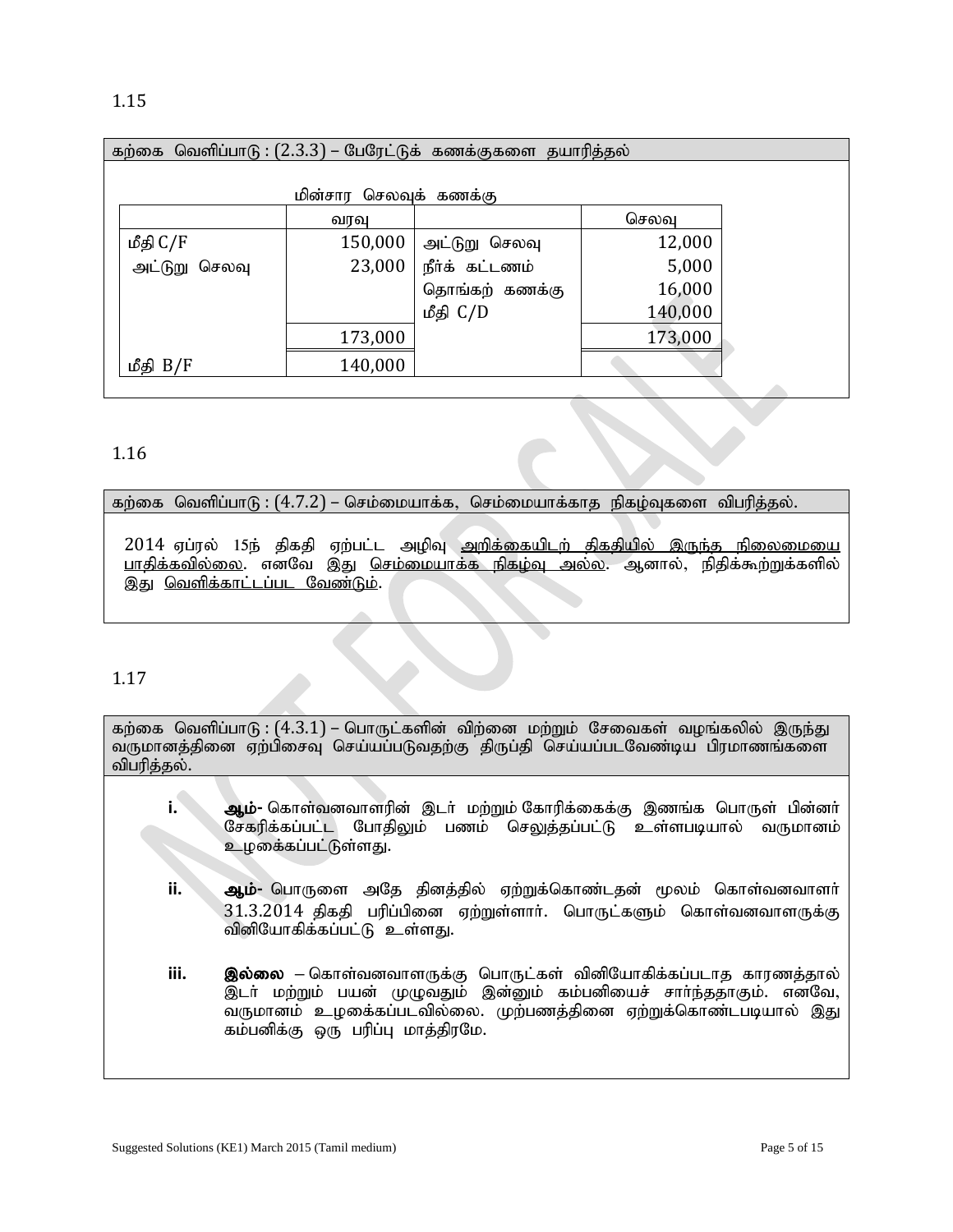1.18

கற்கை வெளிப்பாடு :  $(4.8.3)$  - குத்தகை ஒன்றினை நிதிக்குத்தகையாக ஏற்பிசைவு செய்வதற்கு நிறைவுசெய்யப்பட வேண்டிய நிபந்தனைகளை வியரித்தல்.

- (a) ரொத்தின் உரிமை குத்தகைக்கால முடிவில் குத்தகைக்காரருக்கு மாற்றப்படல்.
- $(b)$  குக்ககைக்காார் கோ்வரிமையை பிாயோகிப்பகற்கான நாளில் சொக்கினை அகன் .<br>சீர்மதிப்பிலும் போதியளவு குறைந்தவிலையில் கொள்வனவு செய்வதற்கு தேர்வுரிமை கொண்டிருந்து, குத்தகையின் ஆரம்பத்தில் அந்தத் தோவரிமையினை பிரயோகித்தல் நியாயமாக நிச்சயமானதாக காணப்படல்.
- (c) சொத்துரிமை மாற்றப்படாவிடினும் குத்தகைக்காலம் சொத்தின் பொருளியல் ஆயுட் காலத்தின் பெரும்பாகத்தை அடக்குதல்.
- $(d)$  குத்தகையின் ஆரம்பத்தில் குறைந்தபட்ச குத்தகைக் கொடுப்பனவுகளின் இற்றைப் பெறுமதி குத்தகைக்குப் பெற்ற சொத்துக்களின் சீர்மதிப்பிற்கு கிட்டத்தட்ட சமமாதல்.
- (e) பாரிய திருத்தம் எதுவுமின்றி சொத்து குத்தகைக்காரரால் பயன்படுத்தக்கூடியவாறு அது விசேடத்துவமானதாக இருத்தல்.

## 1.19

| கற்கை வெளிப்பாடு : (4.5.3) – தொக்கு அளவீட்டு முறைகளை விபரித்தல். |          |  |
|------------------------------------------------------------------|----------|--|
|                                                                  |          |  |
| பௌதிக கணியத்தின் பெறுமதி                                         | 180,000  |  |
| தேறுகைப் பெறுமதி செம்மையாக்கம்<br>நிகர                           | (12,000) |  |
| கணக்கிற் கொள்ளப்படாத தொக்கு $(60 + 2)$                           | 62,000   |  |
|                                                                  | 230,000  |  |
|                                                                  |          |  |

#### 1.20

| இனங்காணல் | கற்கை வெளிப்பாடு : (4.4.1) – வியாபார நிறுவனமொன்றின் வேறுபட்ட வகை காசுப்பாய்வுகளை                                                    |
|-----------|-------------------------------------------------------------------------------------------------------------------------------------|
| (i)       | காசு வெளிப்பாய்வு = 2,100,000-[2,270,000-420,000+(320,000-240,000)]<br>$= 170,000$                                                  |
| (ii)      | <u>முதலீட்டுச் செயற்பாடுகளிலிருந்தான காசுப்பாய்வுகளின்</u> கீழ் ரூபா 170,000<br>ஆதனம், பொறி மற்றும் உபகரண கொள்வனவாகக் காட்டப்படும். |

ஒவ்வொரு வினாவுக்கும் 3 புள்ளிகள் வீதம். மொத்தம் 30 புள்ளிகள்.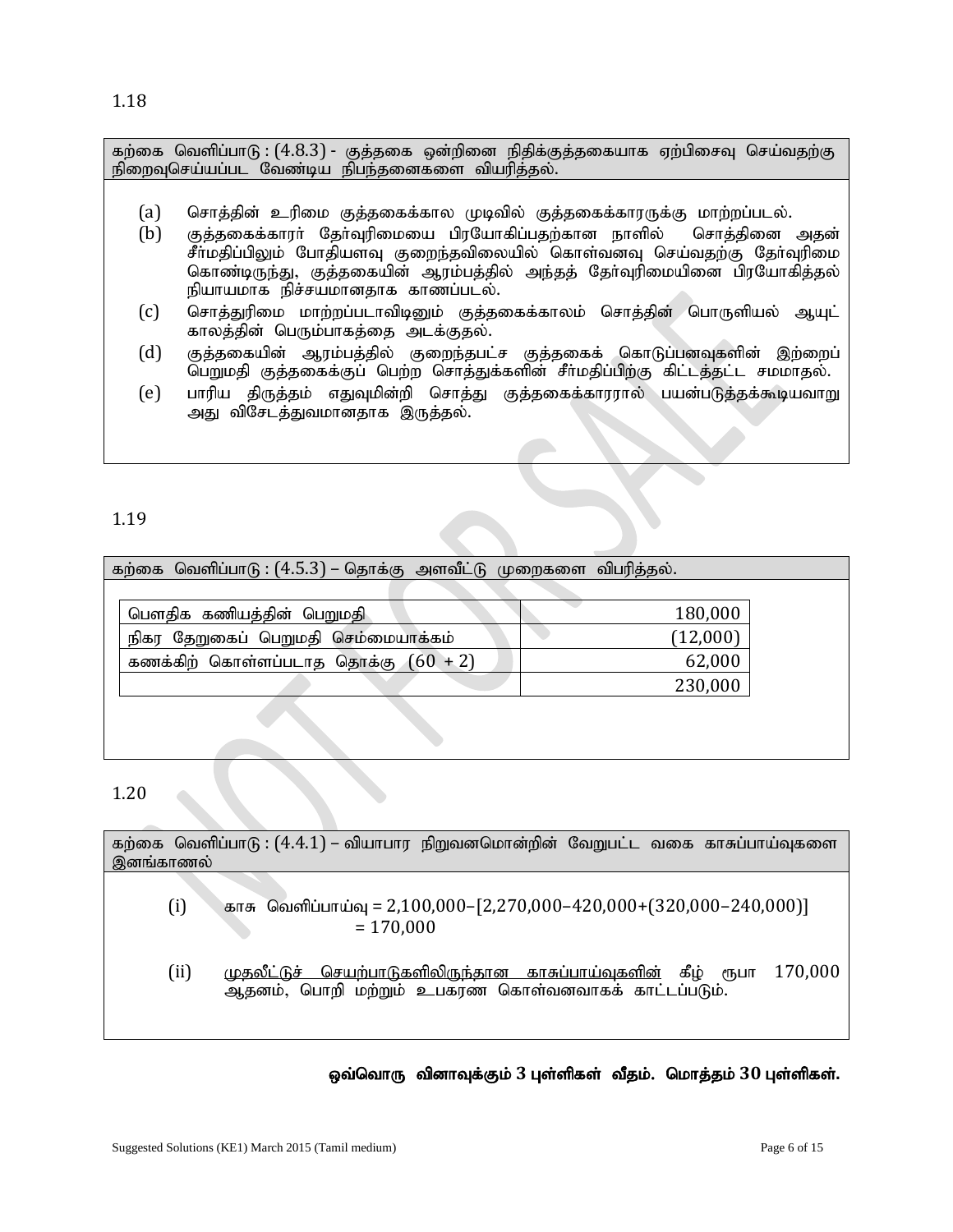# <u>பகுதி 2</u>

|                                          | கற்கை வெளிப்பாடு : |                                                                                             |         |         |               |  |  |
|------------------------------------------|--------------------|---------------------------------------------------------------------------------------------|---------|---------|---------------|--|--|
|                                          |                    | (3.3.1 ) பங்குடமையின் தன்மை மற்றும் அதுதொடா்புபட்ட விசேட கணக்குகளை விபரித்தல்.              |         |         |               |  |  |
|                                          |                    | (3.3.2) பகிர்வுக் கணக்கு அடங்கலாக பங்குடமையின் நிதிக்கூற்றுக்களை தயாரித்தல். (பங்காளர்களில் |         |         |               |  |  |
|                                          |                    | மாற்றங்கள் இல்லாத எளிய பங்குடமை நிதிக்கூற்றுக்கள்)                                          |         |         |               |  |  |
| <u>விடை 02</u>                           |                    |                                                                                             |         |         |               |  |  |
|                                          |                    |                                                                                             |         |         |               |  |  |
| (1)                                      | பகிா்வுக் கணக்கு   |                                                                                             |         |         |               |  |  |
|                                          |                    |                                                                                             |         |         |               |  |  |
|                                          |                    | பகிர்வுக்கு கிடைத்த நிகர இலாபம் (640 – 30 கடன் வட்டி)                                       |         | 610,000 |               |  |  |
|                                          |                    |                                                                                             |         |         |               |  |  |
|                                          | மூலதன வட்டி        | - எல்மோ 800 @ 8%                                                                            | 64,000  |         |               |  |  |
|                                          |                    | - நைல்ஸ் 600 @ 8%                                                                           | 48,000  |         |               |  |  |
|                                          |                    |                                                                                             |         |         |               |  |  |
|                                          | பங்காளர் சம்பளம்   | நைல்ஸ்                                                                                      | 108,000 |         |               |  |  |
|                                          |                    |                                                                                             |         |         |               |  |  |
|                                          | Share of profit    | எல்மோ                                                                                       | 260,000 |         |               |  |  |
|                                          |                    | - நைல்ஸ்                                                                                    | 130,000 |         |               |  |  |
|                                          |                    |                                                                                             | 610,000 |         |               |  |  |
|                                          |                    |                                                                                             |         |         | (4 புள்ளிகள்) |  |  |
|                                          |                    |                                                                                             |         |         |               |  |  |
| $2^{\circ}$<br>பங்காளர் நடைமுறைக் கணக்கு |                    |                                                                                             |         |         |               |  |  |
|                                          |                    | எல்மோ<br>நைல்ஸ்                                                                             |         | எல்மோ   | நைல்ஸ்        |  |  |
|                                          |                    |                                                                                             |         |         |               |  |  |

|                          |         | -       |                     |         |         |
|--------------------------|---------|---------|---------------------|---------|---------|
| மீதி b/d                 | 220,000 |         | மீதி b/d            |         | 260,000 |
| பங்காளர்<br>எடுப்பனவுகள் | 120,000 | 240,000 | கடன் வட்டி          | 30,000  |         |
|                          |         |         | மூலதன வட்டி         | 64,000  | 48,000  |
|                          |         |         | பங்காளர்<br>சம்பளம் |         | 108,000 |
| மீதி c/d                 | 14,000  | 306,000 | இலாபப் பங்கு        | 260,000 | 130,000 |
|                          | 354,000 | 546,000 |                     | 354,000 | 546,000 |

 $(4 \text{ L}$ ள்ளிகள் $)$ 

(3) இ<u>வை வியாபாரச் செலவினங்கள் அல்ல. எனவே, இலாப, நட்டத்தில் தாக்கல் செய்யப்படாத</u>ு. வியாபார உரிமையாளா்கள் தமது முதலீட்டின்மீது (அதாவது முதலிட்ட மூலதனம்மீது) இலாபம் பெறுவதற்கு உரித்துடையவராவா். <u>பகிா்வுக் கணக்கானது ஒவ்வொரு பங்காளரின் வெவ்வேறு</u> <u>பங்களிப்புகளின் அடிப்படையில் மேற்கொள்ளப்படும் இலாபப் பகிர்வுப் பொறிமுறையாகும்</u>.

> $(2 \text{ L}$ ள்ளிகள் $)$ (மொத்தம்:  $10$  புள்ளிகள்)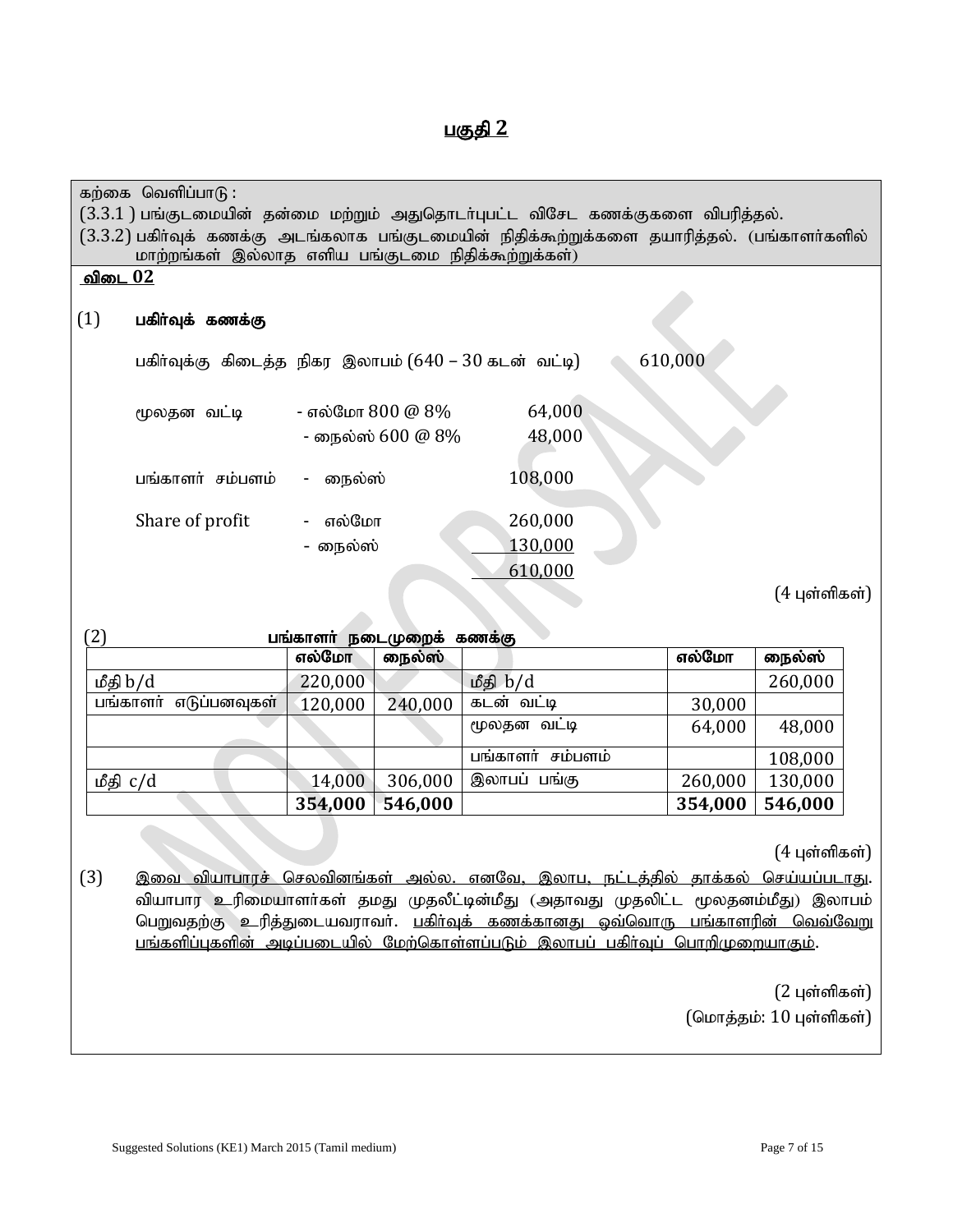கற்கை வெளிப்பா $f$  :  $(2.6.2)$  கட்டுப்பாட்டுக் கணக்கு மீதிகளை தனித்தனிக் கணக்கு மீதிகளின் மொத்தத்துடன் கணக்கிணக்கம் செய்யும் கூற்றினை தயாரித்தல்.  $(2.7.2)$  காசேட்டு மீதியின் வங்கிக்கூற்று மீதியுடனான கணக்கிணக்கக்கூற்றினை தயாரித்தல். விடை $03$  $(1)$  காசுக் கணக்கு இல. 2 வரவு | செலவு | மீதி  $\log$  BF 255,000 255,000 காசுக் கணக்கு. 1 திருத்தம் | | 175,000 | 80,000 fhRf; fzf;F. 1 jpUj;jk; 45,000 35,000 காசுக் கணக்கு. 1 திருத்தம்  $\,$  | 650,000 | 685,000 31.3.2014 ,y; 685,000  $(3 \text{ u} \text{or} \text{or} \text{or} \text{or} \text{or}$  $(2)$  வங்கிக் கணக்கிணக்கக் கூற்று - கணக்கு இல $.1$ கம்பனியின் தவறாகக் கொண்டு காசேட்டின்படி மீதி காசேட்டின்படி மீதி காசேட்டின்படி மீதி \$l;L: Njwhj fhNrhiyfs; (475,000) கழி: சமா்ப்பிக்கப்படாத காசோலைகள்  $\vert$  215,000 வங்கிக்கூற்றின்படி மீகி $(210,000)$  $(4 \;$ புள்ளிகள் $)$  $(3)$  கடன்பட்டோர் கட்டுப்பாட்டுக் கணக்கு வரவு | செலவு | மீதி மீதி 500,000 500,000 500,000 விற்பனைத் திரும்பல்  $\vert$  45,000 | 455,000 tpw;gidfs; 60,000 515,000 kPjp 515,000  $(2 \text{ u} \text{or} \text{in} \text{m} \text{as} \text{in})$ (4) jpUj;jg;gl;l nkhj;jk; 515,000 gjpT nra;ag;glhj mDkjpj;j fopT 15,000 திருத்தத்திற்கு முன்னா் வியாபார வருமதியாளா் உப-NgNul;L nkhj;jk; 530,000  $(1 \quad \text{L} \text{or} \text{L} \text{m})$  $($ மொத்தம் 10 புள்ளிகள்)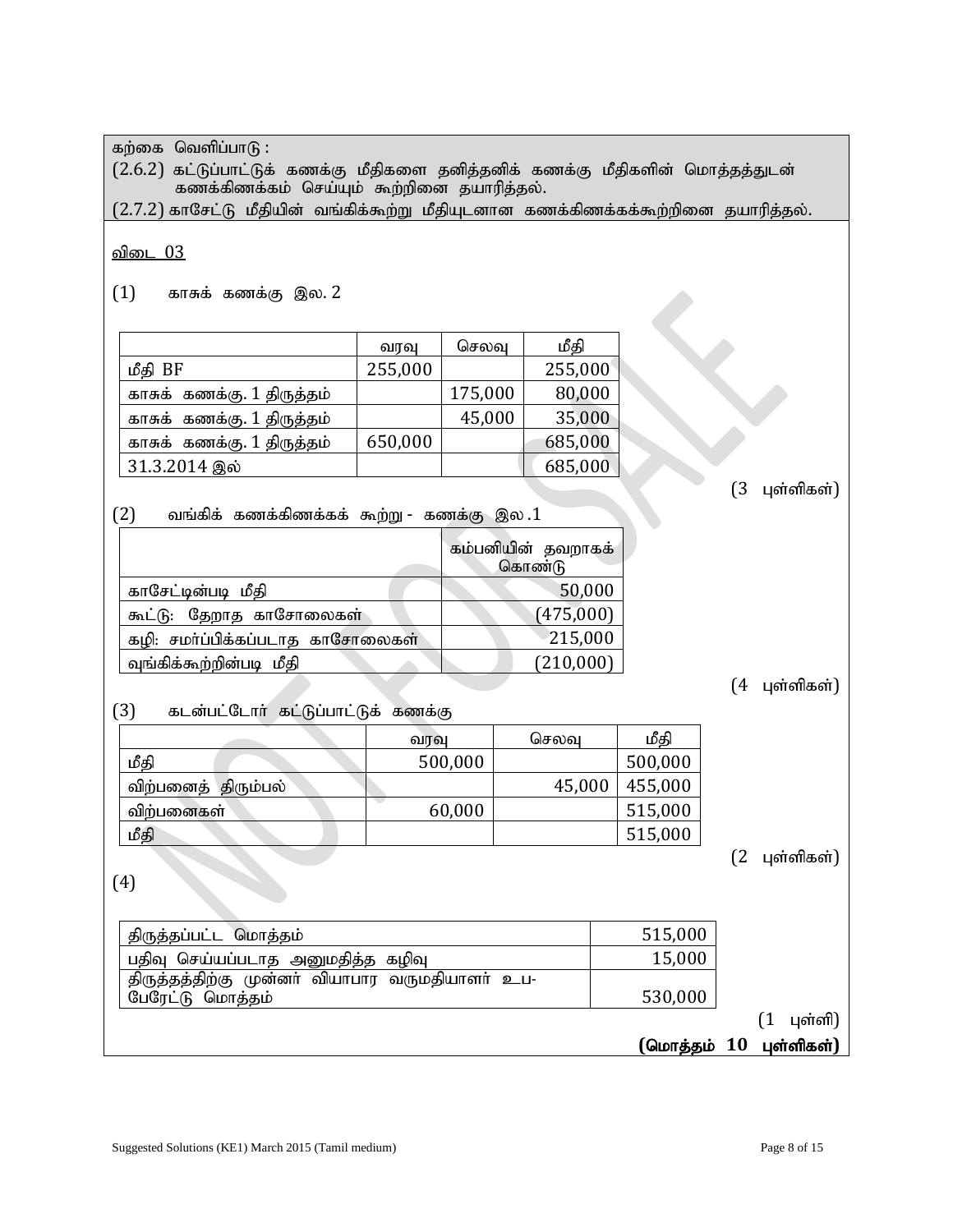கற்கை வெளிப்பா $\mathfrak{h}$  :

 $(2.5.1)$  கணக்கீட்டில் தவறுகைகள் மற்றும் வழுக்களை இனங்காணல்.

 $(2.5.2)$  வழுத் திருத்தங்களுக்கான நாளேட்டுப் பதிவுகளை தயாரித்தல்.

 $(2.5.3)$  தொங்கற் கணக்கை பயன்படுத்தி கணக்குப் பதிவேடுகளில் மற்றும் நிதிக்கூற்றுகளில் உள்ள தவறுகைகள் மற்றும் வழுக்களை திருத்துதல்.

<u>விடை 04</u>

#### (i) ehNsl;Lg; gjpTfs;:

| (a) | வியாபார வருமதிக் கட்டுப்பாட்டு கணக்கு | Dr                         | 78,000 |               |
|-----|---------------------------------------|----------------------------|--------|---------------|
|     | விற்பனைக் க.கு                        | Cr                         |        | 78,000        |
| (b) | வாடகைக் கணக்கு                        | Dr                         | 25,000 |               |
|     | தொங்கற் கணக்கு                        | $\mathop{\rm Cr}\nolimits$ |        | 25,000        |
| (c) | தொங்கற் கணக்கு                        | Dr                         | 24,000 |               |
|     | அனுமதித்த கழிவுக் கணக்கு              | Cr                         |        | 12,000        |
|     | பெற்ற கழிவுக் கணக்கு                  | Cr                         |        | 12,000        |
| (d) | தொங்கற் கணக்கு                        | Dr                         | 18,000 |               |
|     | சம்பளக் கணக்கு                        | Cr                         |        | 18,000        |
| (e) | விற்பனைக் கணக்கு                      | Dr                         | 28,000 |               |
|     | வியாபார வருமதிக் கட்டுப்பாட்டு கணக்கு | Cr                         |        | 28,000        |
| (f) | வியாபார சென்மதிக் கணக்கு              | Dr                         | 52,000 |               |
|     | பொருட் திரும்பற் கணக்கு               | Cr                         |        | 52,000        |
|     |                                       |                            |        | (6 புள்ளிகள்) |

(ii)

|                 | தொங்கற் கணக்கு |       |        |
|-----------------|----------------|-------|--------|
|                 |                | மீகி  | 17,000 |
| அனுமதித்த கழிவு | 12,000         | வாடகை | 25,000 |
| பெற்ற கழிவு     | 12,000         |       |        |
| சம்பளக் கணக்கு  | 18,000         |       |        |
|                 | 42,000         |       | 42,000 |

 $(2 \text{ u} \text{or} \text{in} \text{m} \text{as} \text{or} \text{)}$ 

| (iii) |                                      |          |
|-------|--------------------------------------|----------|
|       | செம்மையாக்கத்திற்கு முன் நிகர இலாபம் | 520,000  |
|       | விற்பனை                              | 78,000   |
|       | வாடகை                                | (25,000) |
|       | அனுமதித்த கழிவு                      | 12,000   |
|       | பெற்ற கழிவு                          | 12,000   |
|       | சம்பளம்                              | 18,000   |
|       | விற்பனை                              | (28,000) |
|       | கொள்வனவு                             | 52,000   |
|       | செம்மையாக்கப்பட்ட இலாபம்             | 639,000  |
|       |                                      |          |
|       |                                      |          |
|       |                                      | - -      |

 $(2 \text{ u} \text{or} \text{in} \text{m} \text{or} \text{in})$  $($ மொத்தம்: 10 புள்ளிகள்)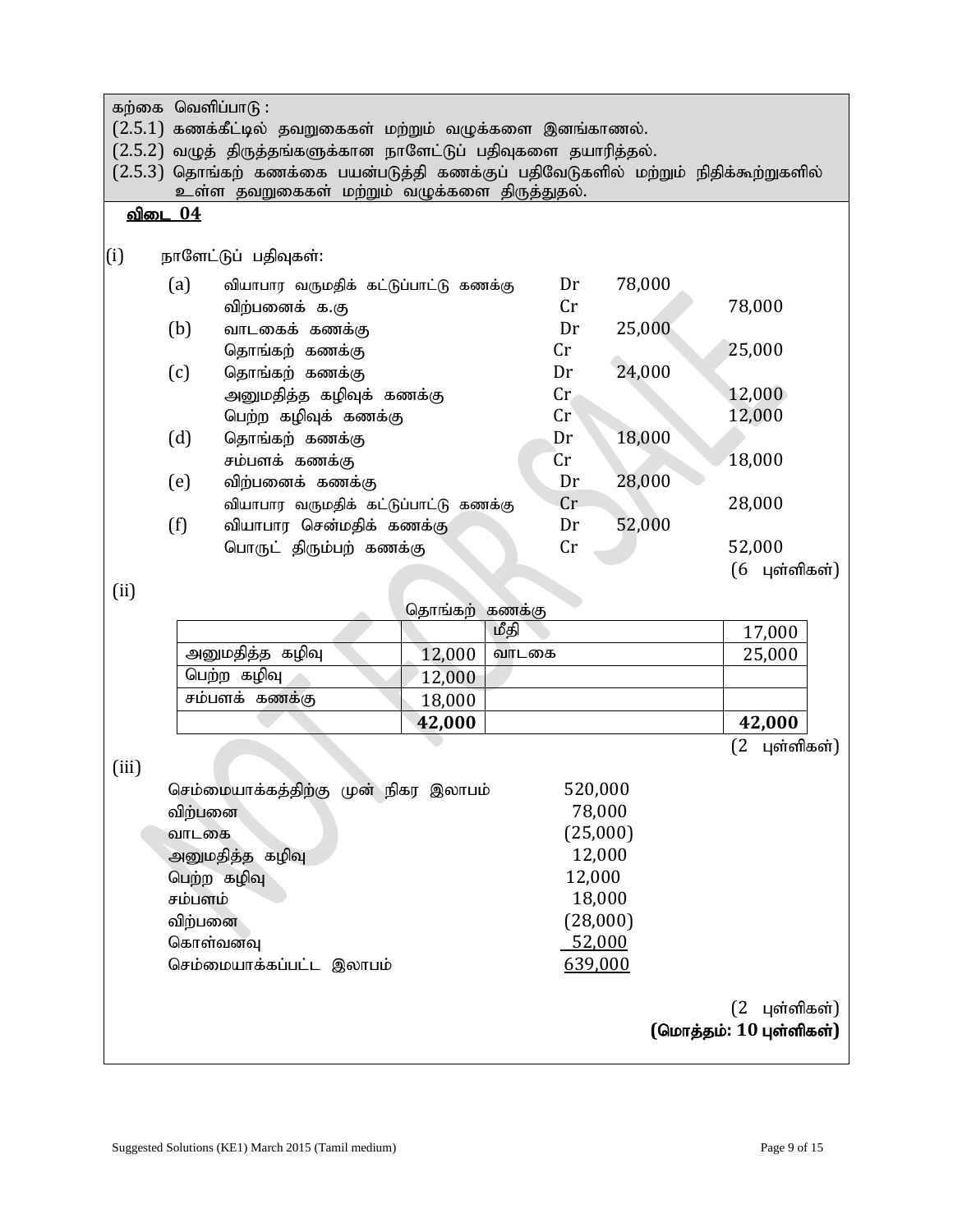கற்கை வெளிப்பாடு:  $(3.5.2)$  பூரணப்படுத்தாத பதிவேடுகளிலிருந்து நிதிக்கூற்றுக்களை தயாரித்தல். <u>செயன்முறை</u>

| வாாாயி வருந்து ஒட்டுப்பாட்டு வண்க்கு |            |            |            |  |
|--------------------------------------|------------|------------|------------|--|
|                                      | ரூபா $000$ |            | ரூபா $000$ |  |
| ஆரம்ப மீதி                           |            | காசு       | 1,660      |  |
| ஆண்டில் கடன் விற்பனை                 | 2,140      |            |            |  |
| (சமப்படுத்தும் தொகை)                 |            |            |            |  |
|                                      |            | இறுதி மீதி | 480        |  |
|                                      | 2,140      |            | 2,140      |  |

# $\theta$ பாபார வருமகிக் கட்டுப்பாட்டு கணக்கு

#### வியாபார சென்மதிக் கட்டுப்பாட்டு கணக்கு

|               | ரூபா $000$ |                       | ருபா $000$ |
|---------------|------------|-----------------------|------------|
| காசு          | 1,140      | ஆரம்ப மீதி            |            |
| பெற்ற கழிவு   | 110        | ஆண்டில் கடன் கொள்வனவு | 1,890      |
|               |            | சமப்படுத்தும் தொகை )  |            |
| மீதி<br>இறுதி | 640        |                       |            |
|               | 1,890      |                       | 1,890      |

| (1) | வியாபாரக் கணக்கு       |       | $($ (Тушт. 000) |
|-----|------------------------|-------|-----------------|
|     | விற்பனை<br>கடன்        |       | 2,140           |
|     | காசு விற்பனை           |       | 440             |
|     |                        |       | 2,580           |
|     | கழி: விற்பனைக்  கிரயம் |       |                 |
|     | ஆரம்பத் தொக்கு         | nil   |                 |
|     | காசுக் கொள்வனவு        | 120   |                 |
|     | கடன் கொள்வனவு          | 1,890 |                 |
|     |                        | 2,010 |                 |
|     | இறுதித் தொக்கு         | (410) |                 |
|     | எடுப்பனவு              | (52)  | <u>1,548</u>    |
|     | மொத்த இலாபம்           |       | 1,032           |
|     |                        |       |                 |

எடுப்பனவானது மேலே சமப்படுத்தும் பெறுமதி : ரூபா  $52,000$   $(4 \text{ u} \cdot \text{u} \cdot \text{u})$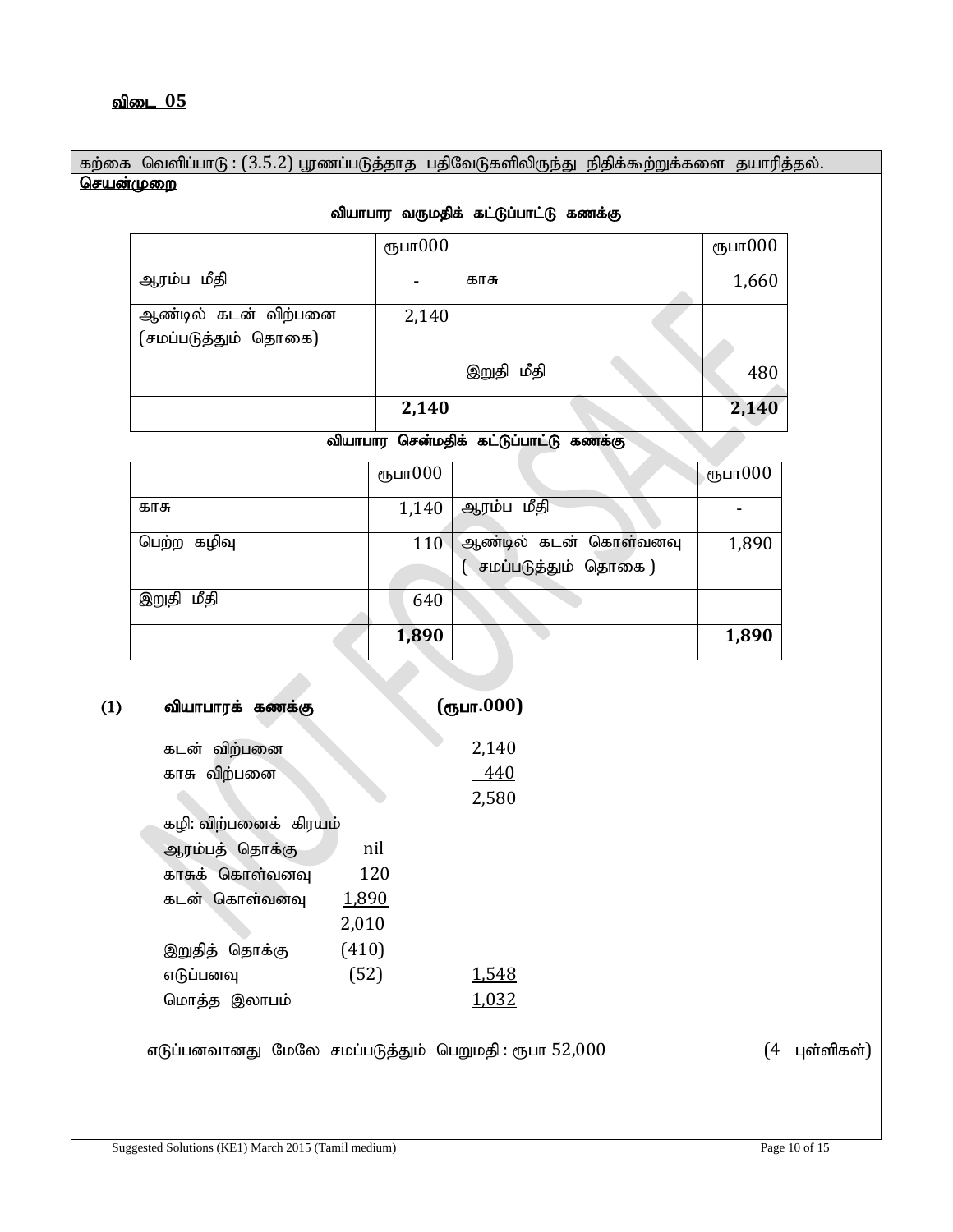| (2) | $31.12.2014$ இல் முடிவடைந்த ஆண்டிற்கான இலாப, நட்டக் கூற்று | (oplur.000) |                |                             |
|-----|------------------------------------------------------------|-------------|----------------|-----------------------------|
|     | மொத்த இலாபம்                                               | 1,032       |                |                             |
|     | பெற்ற கழிவு                                                | 110         |                |                             |
|     |                                                            | 1,142       |                |                             |
|     | கழி: செலவுகள்:                                             |             |                |                             |
|     | 115<br>சம்பளம்                                             |             |                |                             |
|     | 60<br>வாடகை                                                |             |                |                             |
|     | 130<br>தேய்மான அறவீடுகள்                                   |             |                |                             |
|     | <u>180</u><br>ஏனைய செலவுகள்                                | 485         |                |                             |
|     | ஆண்டிற்கான நிகர இலாபம்                                     | 657         |                |                             |
|     |                                                            |             |                | (3)<br>புள்ளிகள்)           |
|     |                                                            |             |                |                             |
|     | $(3)$ $31.12.2014$ திகதியில் நிதிநிலைக்கூற்று              |             |                |                             |
|     |                                                            |             | (ரூபா.000)     |                             |
|     | நடைமுறையல்லா சொத்துக்கள்                                   | கிரயம்      | தேய்மானம்      | ஏட்டுப்                     |
|     |                                                            |             |                | பெறுமதி                     |
|     | 650<br>உபகரணம்                                             |             | 130            | 520                         |
|     |                                                            |             |                |                             |
|     | நடைமுறைச் சொத்துக்கள்:                                     |             |                |                             |
|     | தொக்குகள்                                                  |             | 410            |                             |
|     | வியாபார வருமதிகள்                                          |             | 480            |                             |
|     | வங்கி மீதி                                                 |             | 268            | 1,158                       |
|     | மொத்தச் சொத்துக்கள்                                        |             |                | 1,678                       |
|     |                                                            |             |                |                             |
|     | உரிமையாளா் மூலதனம்:                                        |             |                |                             |
|     | $01.01.2014$ இல் மீதி (அறிமுகப்படுத்திய மூலதனம்)           |             |                | 500                         |
|     | ஆண்டிற்கான இலாபம்                                          |             |                | 657                         |
|     | எடுப்பனவுகள் (காசு 72000 + பொருட்கள் 52,000)               |             | (124)          |                             |
|     |                                                            |             | 1,033          |                             |
|     | நடைமுறைப் பரிப்புக்கள்:                                    |             |                |                             |
|     | வியாபாரச் சென்மதி                                          |             | 640            |                             |
|     | அட்டுறு வாடகை                                              |             | $\overline{5}$ | 645                         |
|     |                                                            |             | 1,678          |                             |
|     |                                                            |             |                | $(3 \text{ if } \mathbf{q}$ |
|     |                                                            |             |                | (மொத்தம்: $10$ புள்ளிகள்)   |
|     |                                                            |             |                |                             |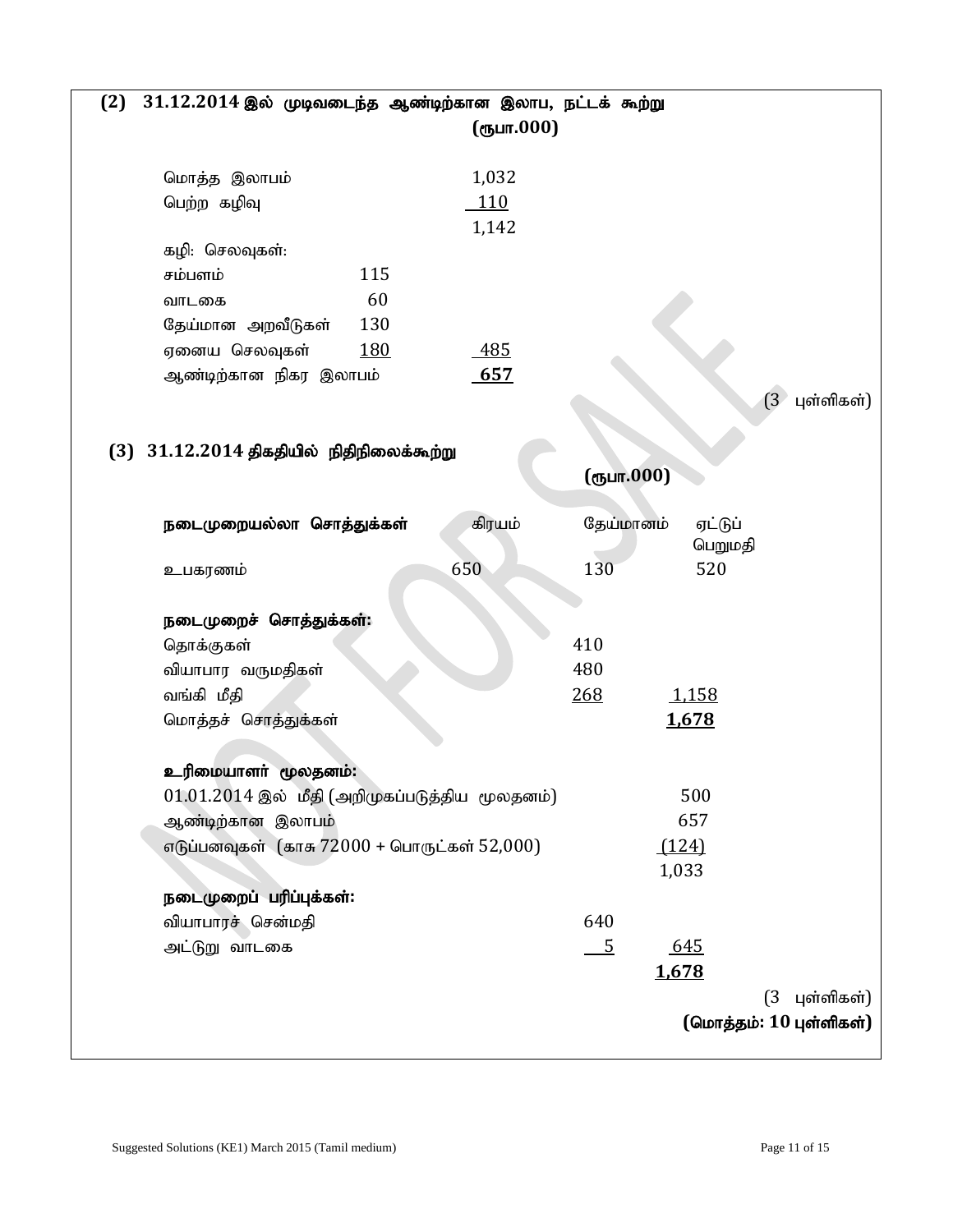| Æ<br>ю. |  |
|---------|--|
|         |  |

| கற்கை வெளிப்பாடு : (3.2.3) முகாமை, பிரசுரிப்பு தேவைகளுக்கு நிதிக்கூற்றுக்கள் தயாரித்தல். |         |            |            |
|------------------------------------------------------------------------------------------|---------|------------|------------|
| <u>விடை 06</u>                                                                           |         |            |            |
| (1)<br>$31.12.2014$ இல் முடிவடைந்த ஆண்டிற்கான முற்றடக்க வருமானக் கூற்று                  |         |            |            |
|                                                                                          |         | (ரூபா.000) |            |
|                                                                                          |         |            |            |
| விற்பனை 11,750 – 180 (திரும்பல்) - 160 (முற்பணம்)                                        |         | 11,410     |            |
| கழி: விற்பனைக் கிரயம்                                                                    |         |            |            |
| $01.01.2014$ இல் தொக்கு                                                                  | 880     |            |            |
| நிகரக் கொள்வனவு                                                                          | 7,200   |            |            |
| உள்வண்டிக் கூலி                                                                          | 220     |            |            |
|                                                                                          | 8,300   |            |            |
| 31.12.2014 இல் தொக்கு                                                                    | (1,070) |            |            |
| மாதிரிகள்                                                                                | (120)   |            |            |
| தொக்கு இழப்பு                                                                            | (300)   |            |            |
|                                                                                          |         | 6,810      |            |
| மொத்த இலாபம்                                                                             |         | 4,600      |            |
| பெற்ற கழிவுகள்                                                                           |         | 280        |            |
| ஐயுறவுக்கடன் ஏற்பாட்டில் வீழ்ச்சி                                                        |         | 80         |            |
|                                                                                          |         | 4,960      |            |
| (W1)<br>நிருவாகச் செலவுகள்                                                               |         | (1,894)    |            |
| விற்பனை, வினியோகச் செலவுகள் $(W2)$                                                       |         | (1, 158)   |            |
| வரிக்குமுன் இலாபம்                                                                       |         | 1,908      |            |
|                                                                                          |         |            |            |
| வருமானவரிச் செலவு $520 + 30$ (குறை ஏற்பாடு)                                              |         | 550        |            |
| ஆண்டிற்கான நிகர இலாபம்                                                                   |         | 1,358      |            |
| பிற முற்றடக்க வருமானம்:                                                                  |         |            |            |
| காணி மீள்மதிப்பீட்டு இலாபம்                                                              |         | 200        |            |
| மொத்த முற்றடக்க வருமானம்                                                                 |         | 1,558      |            |
|                                                                                          |         |            |            |
|                                                                                          |         | (7)        | புள்ளிகள்) |
|                                                                                          |         |            |            |
|                                                                                          |         |            |            |
|                                                                                          |         |            |            |
|                                                                                          |         |            |            |
|                                                                                          |         |            |            |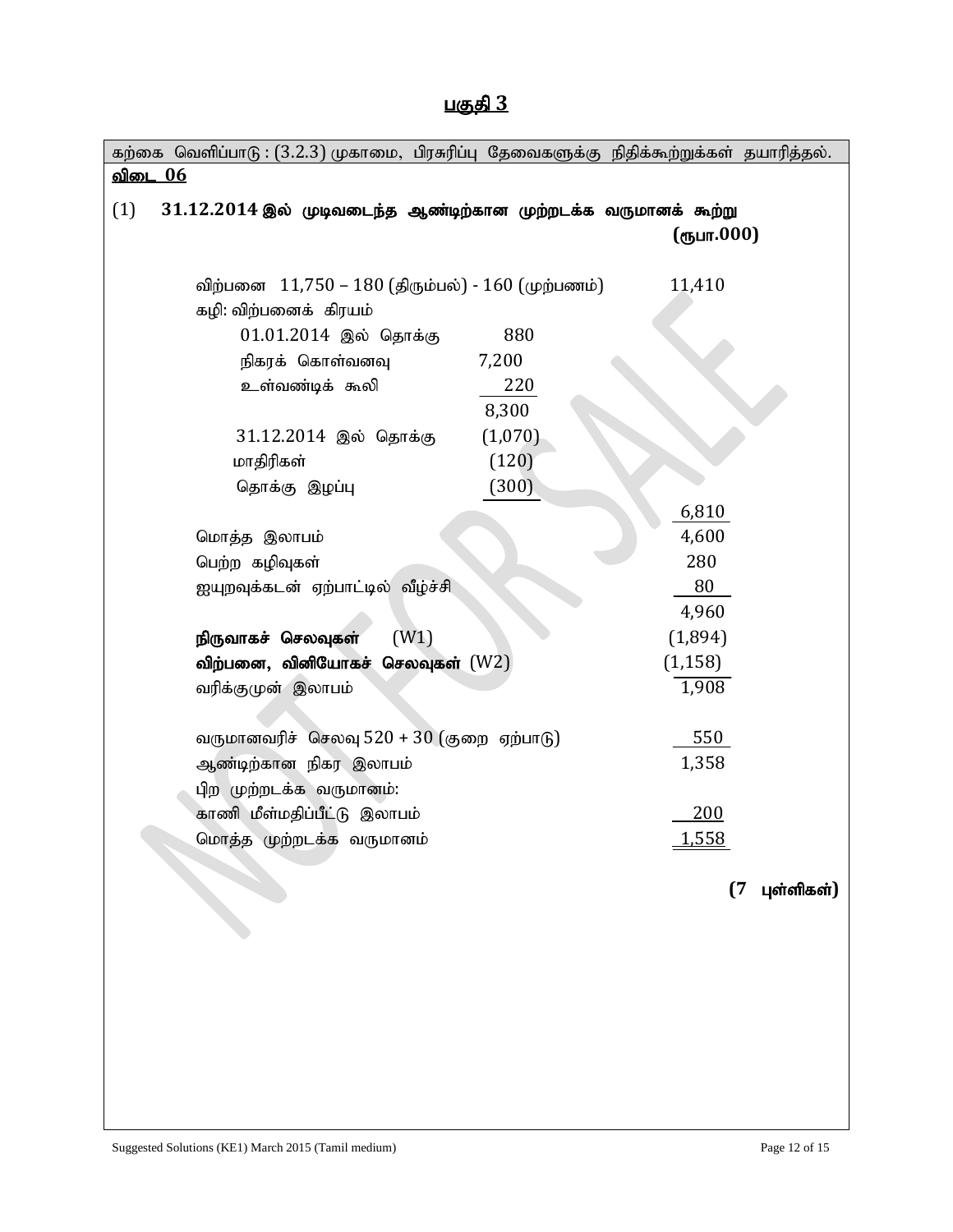|                                  | நிருவாகச் செலவுகள்: $(W1)$ .                                    |             |                 |             |                      |
|----------------------------------|-----------------------------------------------------------------|-------------|-----------------|-------------|----------------------|
| பரீட்சைமீதியின்படி               |                                                                 | 1,440<br>60 |                 |             |                      |
| தொக்கு சேதஇழப்பு<br>அட்டுறு கூலி |                                                                 | 12          |                 |             |                      |
| முற்கொடுப்பனவு                   |                                                                 | (10)        |                 |             |                      |
| தேய்மானம்                        |                                                                 | 392         |                 |             |                      |
|                                  |                                                                 | 1,894       |                 |             |                      |
|                                  | விற்பனை, வினியோகச் செலவுகள்: $(W2)$                             |             |                 |             |                      |
| பரீட்சைமீதியின்படி               |                                                                 | 860         |                 |             |                      |
| அறவிடமுடியாக் கடன்               |                                                                 | 40          |                 |             |                      |
| கழிவு                            |                                                                 | 120         |                 |             |                      |
| அட்டுறு விளம்பரம்<br>மாதிரிகள்   |                                                                 | 18<br>120   |                 |             |                      |
|                                  |                                                                 | 1,158       |                 |             |                      |
|                                  |                                                                 |             |                 |             |                      |
| (2)                              | $31.12.2014$ இல் முடிவுற்ற ஆண்டிற்கான உரிமையாண்மை மாற்றக்கூற்று |             |                 |             |                      |
|                                  |                                                                 |             |                 |             |                      |
|                                  |                                                                 |             | குறிப்பிடு      | மீள்மதிப்பு | கைக்கொள்             |
|                                  |                                                                 |             | மூலதனம்         | மிகை        | இலாபம்               |
|                                  | $01.01.2014$ இல் மீதி                                           |             | 3,500           | 200         | 2,350                |
|                                  | குாணி மீள்மதிப்பீடு<br>ஆண்டிற்கான நிகர இலாபம்                   |             |                 |             | 1,358                |
|                                  | செலுத்திய இடைக்கால பங்கிலாபம்                                   |             |                 |             | (300)                |
|                                  | 31.12.2014 இல் மீதி                                             |             | 3,500           | 200         | 3,408                |
|                                  |                                                                 |             |                 |             | $(3 -$<br>புள்ளிகள்) |
| (3)                              | $31.12.2014$ இல் நிதிநிலைக் கூற்று                              |             |                 |             |                      |
|                                  |                                                                 |             |                 |             | (oplur.000)          |
|                                  | நடைமுறையல்லா சொத்துக்கள்:                                       |             |                 |             |                      |
|                                  | ஆதனம், பொறி மற்றும் உபகரணம்:                                    |             |                 |             |                      |
|                                  | உருப்படி                                                        | கிரயம்      | திரள் தேய்மானம் |             | முன்கொணரற் தொகை      |
|                                  | காணி                                                            | 2,800       |                 |             | 3,000                |
|                                  | கட்டிடம்                                                        | 2,500       | $480 + 125$     |             | 1,895                |
|                                  | தளபாட இணைப்பு                                                   |             |                 |             | 418                  |
|                                  |                                                                 |             |                 |             |                      |
|                                  |                                                                 | 820         | $320 + 82$      |             |                      |
|                                  | அலுவலக உபகரண                                                    | 950         | $400 + 185$     |             | 365                  |
|                                  |                                                                 | 7,070       | 1,592           |             | 5,678                |
|                                  | நடைமுறைச் சொத்துக்கள்:                                          |             |                 |             |                      |
|                                  | தொக்கு                                                          |             | 1,070           |             |                      |
|                                  | வியாபார வருமதிகள்                                               |             |                 |             |                      |
|                                  | $1,240 - 40$ (அ.மு.கடன்) – 60 (ஏற்பாடு)                         |             | 1,140<br>240    |             |                      |
|                                  | காப்புறுதி வருமதி                                               |             |                 |             |                      |
|                                  | முற்கொடுப்பனவு                                                  |             | 10              |             |                      |
|                                  | காசும் காசுச் சமானமும்<br>மொத்தச் சொத்துக்கள்                   |             | 530             |             | 2,990<br>8,668       |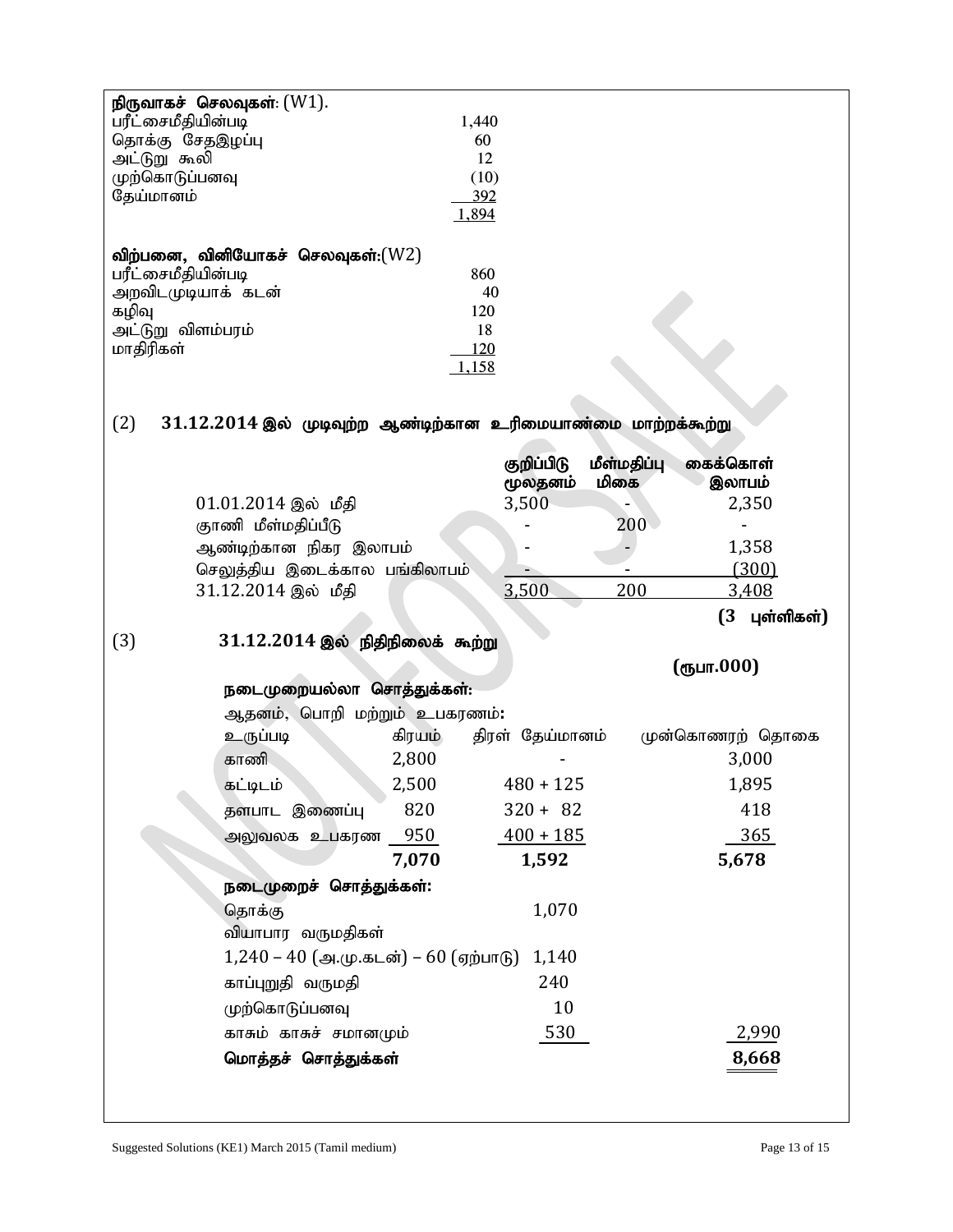| உரிமையாண்மையும் பரிப்புக்களும்:  |       |                   |
|----------------------------------|-------|-------------------|
| குறிப்பிடு மூலதனம்               |       | 3,500             |
| மீள்மதிப்பீட்டு மிகை             |       | 200               |
| கைக்கொள் இலாபம்                  |       | 3,408             |
|                                  |       | 7,108             |
| நடைமுறைப் பரிப்புக்கள்:          |       |                   |
| வியாபாரச் சென்மதிகள்             | 1,180 |                   |
| சென்மதி வருமானவரி 520 – (360-30) | 190   |                   |
| விற்பனைக்கான முற்கொடுப்பனவு      | 160   |                   |
| அட்டுறு செலவுகள் $(18+12)$       | 30    | 1,560             |
|                                  |       | 8,668             |
|                                  |       | (10<br>புள்ளிகள்) |